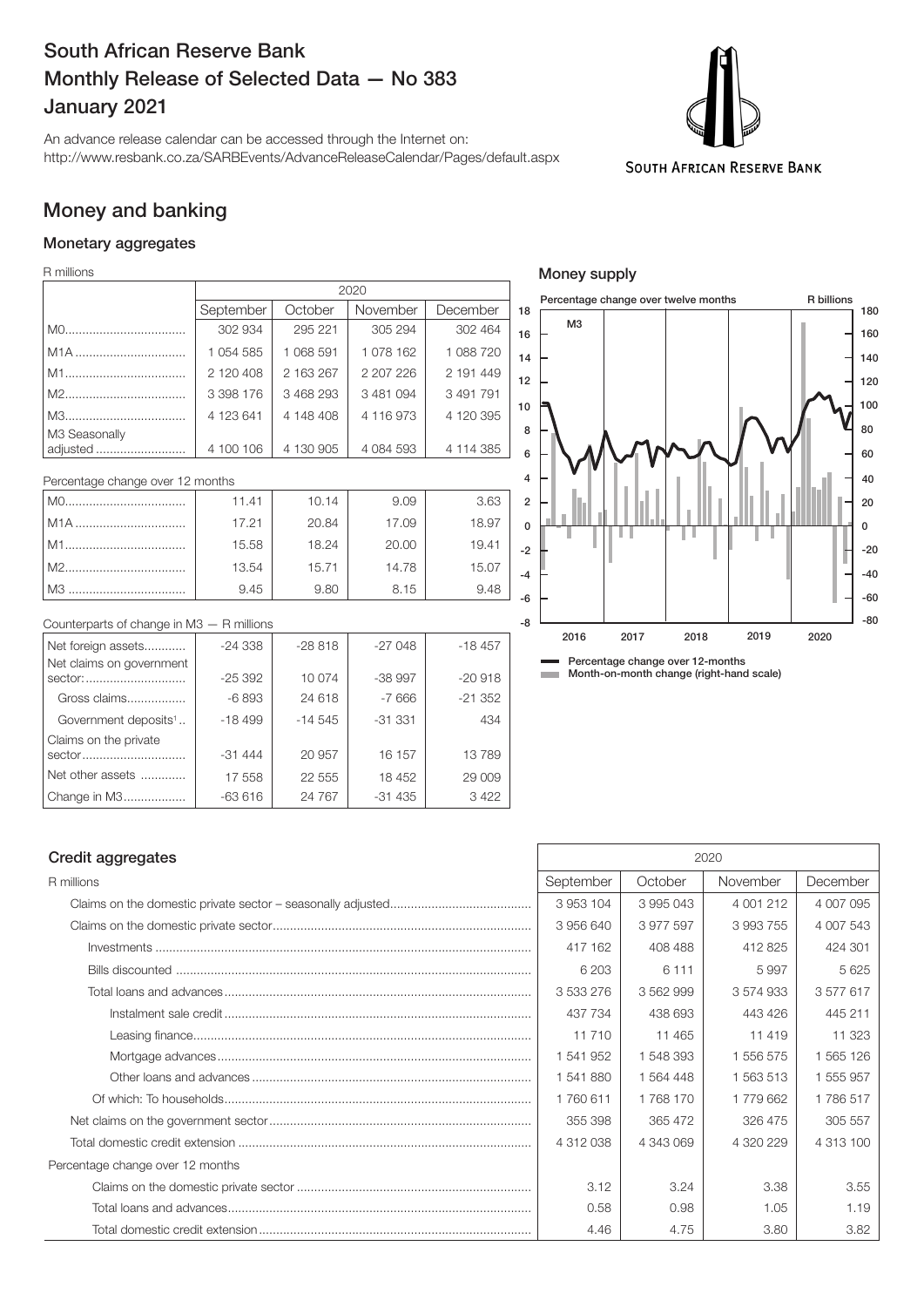| <b>Money and banking (continued)</b> | 2020      |           |               |               |
|--------------------------------------|-----------|-----------|---------------|---------------|
| Banks and mutual banks (R millions)  | September | October   | November      | December      |
|                                      | 4 373 675 | 4 435 554 | 4 4 3 6 2 9 1 | 4 4 6 2 7 4 7 |
|                                      | 229 017   | 215 964   | 199 754       | 181 619       |
|                                      | 4 602 692 | 4 651 518 | 4 636 045     | 4 644 366     |
|                                      | 157 105   | 137 564   | 160 295       | 135 827       |
|                                      | 5 343 183 | 5 356 372 | 5 342 804     | 5 340 046     |
|                                      | 489881    | 497 712   | 499 305       | 501 472       |
|                                      | 122 757   | 117 684   | 121 335       | 119 199       |
|                                      | 330 904   | 323852    | 288 345       | 291 406       |
|                                      | 447       | 449       | 449           | 447           |
|                                      | 12 613    | 11 4 4 5  | 10 923        | 11717         |
|                                      | 3 481 069 | 3 513 326 | 3 526 733     | 3 5 3 1 5 4 5 |
|                                      | 4 374 503 | 4 407 481 | 4 398 272     | 4 398 190     |
|                                      | 163 197   | 175 624   | 177 177       | 195 752       |
|                                      | 400 705   | 406 784   | 420 347       | 411 988       |
|                                      | 1729627   | 1 743 641 | 1749038       | 1 793 603     |
|                                      | 6 503 421 | 6 532 888 | 6542786       | 6 5 68 7 86   |

## Banks (R millions)

| Banks (R millions)     |         |         |         |          |
|------------------------|---------|---------|---------|----------|
|                        | 283 887 | 283 714 | 283 709 | $\cdots$ |
|                        | 834 411 | 827 857 | 835 744 | $\cdots$ |
|                        | 29 877  | 30405   | 31 377  | 34 283   |
| Land Bank (R millions) |         |         |         |          |
|                        | 26 809  | 23727   | 23 548  | 22767    |

Total loans and advances .................................................................................................... 45 428 40 205 39 760 38 437

# International economic data 2020

| Changes in gold and other foreign reserves (R millions)                                                                                             | September | October   | November  | December  |
|-----------------------------------------------------------------------------------------------------------------------------------------------------|-----------|-----------|-----------|-----------|
|                                                                                                                                                     | $-14821$  | $-44.309$ | $-50.998$ | $-13473$  |
|                                                                                                                                                     | $\cdots$  | $\cdots$  | $\cdots$  | $\cdots$  |
|                                                                                                                                                     | $-12852$  | $-14886$  | 2644      | 7 1 8 7   |
| Gross reserves of the SA Reserve Bank and open position in foreign<br>currency (US\$m)                                                              |           |           |           |           |
|                                                                                                                                                     | 54 420    | 53 658    | 53 760    | 55 013    |
|                                                                                                                                                     | 50 665    | 51 364    | 51 257    | 52 054    |
| Net average daily turnover on the SA Foreign-exchange market (US\$m)                                                                                |           |           |           |           |
|                                                                                                                                                     | 2 0 3 7   | 1 7 6 3   | 1825      | 2 1 5 2   |
|                                                                                                                                                     | 881       | 680       | 948       | 1 2 7 1   |
|                                                                                                                                                     | 7965      | 6747      | 6442      | 6887      |
|                                                                                                                                                     | 3894      | 3569      | 3 4 3 2   | 3089      |
|                                                                                                                                                     | 14 777    | 12759     | 12 648    | 13 399    |
| Exchange rates (averages)                                                                                                                           |           |           |           |           |
| Nominal effective exchange rate against the most important currencies (Index:<br>Real effective exchange rate against the most important currencies | 78.83     | 79.88     | 83.80     | 86.09     |
|                                                                                                                                                     | 97.6366   | 99.0590   | 104.0472  |           |
|                                                                                                                                                     | 16.7158   | 16.4613   | 15.5487   | 14.9058   |
|                                                                                                                                                     | 21.7036   | 21.3711   | 20.5315   | 20.0169   |
|                                                                                                                                                     | 19.7274   | 19.3719   | 18,4020   | 18.1360   |
|                                                                                                                                                     | 0.1584    | 0.1565    | 0.1490    | 0.1436    |
| Average daily fixing price of gold per fine ounce                                                                                                   |           |           |           |           |
|                                                                                                                                                     | 32 213.10 | 31 241.22 | 29 028.96 | 27 644.87 |
| $\ln US$ dollar                                                                                                                                     | 19 22.85  | 1 901.45  | 1866.50   | 1856.89   |

2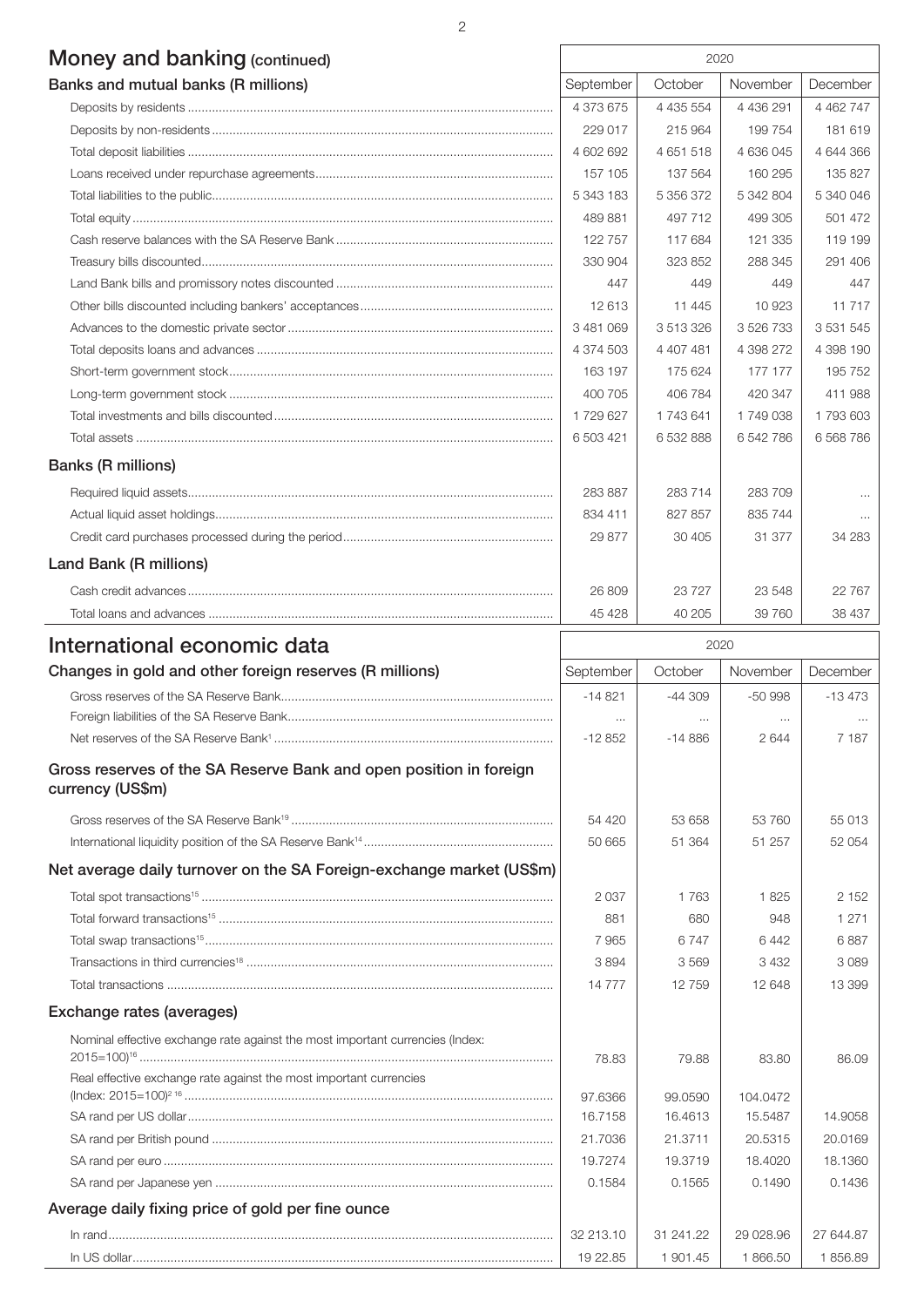| Capital market                                      | 2020       |            |            |            |
|-----------------------------------------------------|------------|------------|------------|------------|
| <b>Share market</b>                                 | September  | October    | November   | December   |
|                                                     | 477 126    | 421 572    | 514 260    | 412 300    |
|                                                     | 8996       | 7 7 1 1    | 11 686     | 10 116     |
|                                                     | 128        | 127        | 133        | 138        |
|                                                     | 1.5        | 1.6        | 1.5        | 1.4        |
| Non-resident transactions <sup>3</sup> (R millions) |            |            |            |            |
|                                                     | $-14897$   | $-16835$   | $-16723$   | 11 780     |
|                                                     | $-11.371$  | $-15833$   | 9588       | 17 545     |
|                                                     | $-26268$   | $-32668$   | $-7135$    | 29 325     |
| <b>Fixed-interest securities market</b>             |            |            |            |            |
|                                                     | 42 407     | 49 796     | 37831      | 44 622     |
|                                                     | 2 906 506  | 2 622 965  | 2775814    | 1807630    |
|                                                     | 2 800 536  | 2 460 169  | 2 664 152  | 1782818    |
|                                                     | 37996      | 35 533     | 39 434     | 28 232     |
|                                                     | 10.2       | 10.4       | 10.0       | 9.8        |
| Equity derivative market $-$ futures <sup>3</sup>   |            |            |            |            |
|                                                     | 469839     | 324 366    | 322 804    | 305 221    |
|                                                     | 13 498 353 | 6750817    | 4 407 672  | 11 449 857 |
|                                                     | 771 106    | 292 225    | 297 428    | 671939     |
|                                                     | 83 825 878 | 78 203 662 | 78 611 446 | 67 242 671 |
| National serrasses ant finance                      |            | 0000       |            |            |

| <b>National government imance</b>                          | 2020      |           |           |          |
|------------------------------------------------------------|-----------|-----------|-----------|----------|
| Statement of national revenue. expenditure and borrowing   | September | October   | November  | December |
|                                                            | 107 689   | 83 912    | 98 130    | 180 084  |
|                                                            | 140 205   | 146876    | 120 040   | 169 099  |
|                                                            | $-32516$  | -62 964   | $-21.911$ | 10 985   |
|                                                            |           |           |           |          |
|                                                            | 1 0 3 1   | 27 568    | 5836      | $-2731$  |
|                                                            | $-31486$  | $-35.396$ | $-16080$  | 8 2 5 4  |
| National government financing of net borrowing requirement |           |           |           |          |
|                                                            | 1 3 1 5   | 31 099    | 295       | $-33016$ |
|                                                            | 46 542    | 49 4 31   | 36 755    | 44 538   |
|                                                            |           | 5 008     |           |          |
|                                                            | $-3119$   | $-9180$   | $-1458$   | $-1.013$ |
|                                                            | $-13252$  | $-40.962$ | $-19.510$ | $-18763$ |
|                                                            | 31 486    | 35 396    | 16.080    | $-8254$  |

| <b>Economic indicators</b> (seasonally adjusted) | 2020 |
|--------------------------------------------------|------|
|--------------------------------------------------|------|

| Sales                               | September | October | November | December |
|-------------------------------------|-----------|---------|----------|----------|
|                                     | 92.1      | 96.4    | 95.0     | $\cdots$ |
|                                     | 96.3      | 94.4    | 95.7     | $\cdots$ |
|                                     | 106.6     | 106.1   | 108.0    | $\cdots$ |
|                                     | 61.2      | 69.5    | 74.6     | 76.8     |
|                                     | 77.1      | 67.4    | 79.6     | 81.4     |
|                                     | 66.5      | 68.8    | 76.3     | 78.4     |
| Volume of production <sup>10</sup>  |           |         |          |          |
|                                     | 72.5      | 72.1    | 70.9     | $\cdots$ |
|                                     | 101.5     | 100.7   | 94.3     | $\cdots$ |
|                                     | 95.4      | 98.5    | 97.2     | $\cdots$ |
| Composite business cycle indicators |           |         |          |          |
|                                     | 110.0     | 113.4   | 114.5    | $\cdots$ |
|                                     | 87.8      | 88.8    | $\cdots$ | $\cdots$ |
|                                     | 88.7      | 88.9    | $\cdots$ |          |

- 1 Increase decrease +.<br>
2 Preliminary figures.<br>
3 Source: JSE Limited.
- 2 Preliminary figures. 3 Source: JSE Limited.
- 
- 4 Net cash receipts after repayment of redemptions Internal funds excluded. 5 Monthly average. 6 Actual number as at the last business day of the particular month.
- 
- 
- 7 Seasonally adjusted at an annual rate. 8 Deficit surplus +.
- 
- 9 Excluding discount. 10 Source: Statistics South Africa.
- 11 Source: National Association of Automobile Manufacturers of SA.

12 Valuation adjustments transaction measures the relevant flow after allowing for price changes due to exchange rate and gold.

- 13 Measures the relevant transaction flow after allowing for valuation adjustments due to exchange and gold price changes.
- 14 Up to the end of February 2004. referred to as the "Net open position in foreign currency of the Reserve Bank". 15 Transactions against the Rand.

16 The weighted-average exchange rate of the rand is calculated against twenty currencies. The weights of the five major currencies are in brackets: Euro (30.68) Chinese yuan (24.53) US dollar (10.56) Japanese yen (4.95) and Indian rupee (4.85).

- 
- 17 Cost profit +. 18 Transactions in third currencies refers to transactions between any two currencies other than the
- South African rand. 19 The gold reserves are valued at market price taken at 14:30 on each valuation date.
- 20 From May 2004 including RSA Government Retail Savings Bond Including short-term loans from the CPD.
- 21 Including extraordinary receipts.
- 
- 22 Including extraordinary payments. 23 Sources: JSE, ZAR X, 4 Africa Exchange, A2X Markets and Equity Express Securities Exchange.